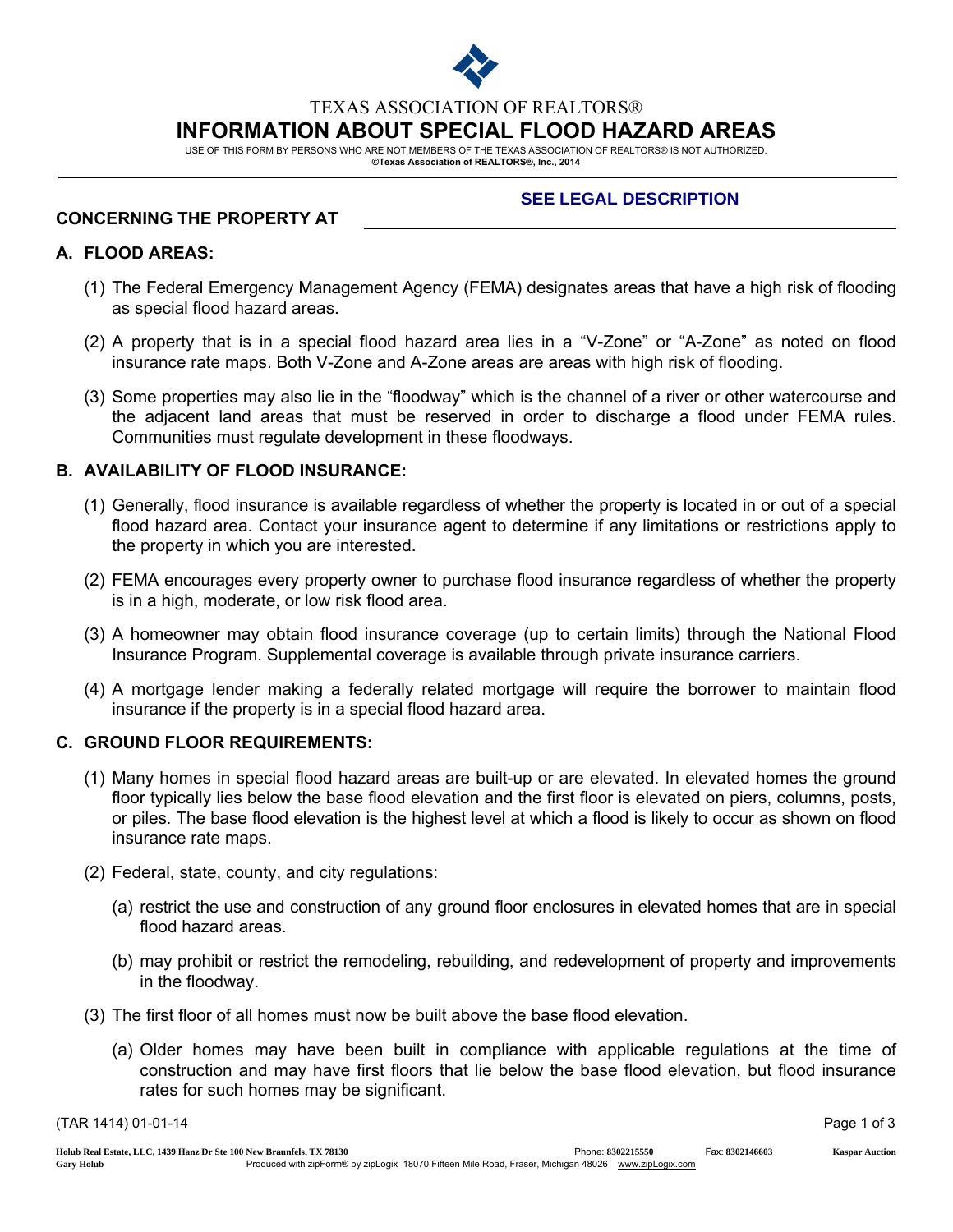- (b) It is possible that modifications were made to a ground floor enclosure after a home was first built. The modifications may or may not comply with applicable regulations and may or may not affect flood insurance rates.
- (c) It is important for a buyer to determine if the first floor of a home is elevated at or above the base flood elevation. It is also important for a buyer to determine if the property lies in a floodway.
- (4) Ground floor enclosures that lie below the base flood elevation may be used only for: (i) parking; (ii) storage; and (iii) building access. Plumbing, mechanical, or electrical items in ground floor enclosures that lie below the base flood elevation may be prohibited or restricted and may not be eligible for flood insurance coverage. Additionally:
	- (a) in A-Zones, the ground floor enclosures below the base flood elevation must have flow-through vents or openings that permit the automatic entry and exit of floodwaters;
	- (b) in V-Zones, the ground floor enclosures must have break-away walls, screening, or lattice walls; and
	- (c) in floodways, the remodeling or reconstruction of any improvements may be prohibited or otherwise restricted.

### D. COMPLIANCE:

- (1) The above-referenced property may or may not comply with regulations affecting ground floor enclosures below the base flood elevation.
- (2) A property owner's eligibility to purchase or maintain flood insurance, as well as the cost of the flood insurance, is dependent on whether the property complies with the regulations affecting ground floor enclosures.
- (3) A purchaser or property owner may be required to remove or modify a ground floor enclosure that is not in compliance with city or county building requirements or is not entitled to an exemption from such requirements.
- (4) A flood insurance policy maintained by the current property owner does not mean that the property is in compliance with the regulations affecting ground floor enclosures or that the buyer will be able to continue to maintain flood insurance at the same rate.
- (5) Insurance carriers calculate the cost of flood insurance using a rate that is based on the elevation of the lowest floor.
	- (a) If the ground floor lies below the base flood elevation and does not meet federal, state, county, and city requirements, the ground floor will be the lowest floor for the purpose of computing the rate.
	- (b) If the property is in compliance, the first elevated floor will be the lowest floor and the insurance rate will be significantly less than the rate for a property that is not in compliance.
	- (c) If the property lies in a V-Zone the flood insurance rate will be impacted if a ground floor enclosure below the base flood elevation exceeds 299 square feet (even if constructed with break-away walls).

(TAR 1414) 01-01-14 Page 2 of 3